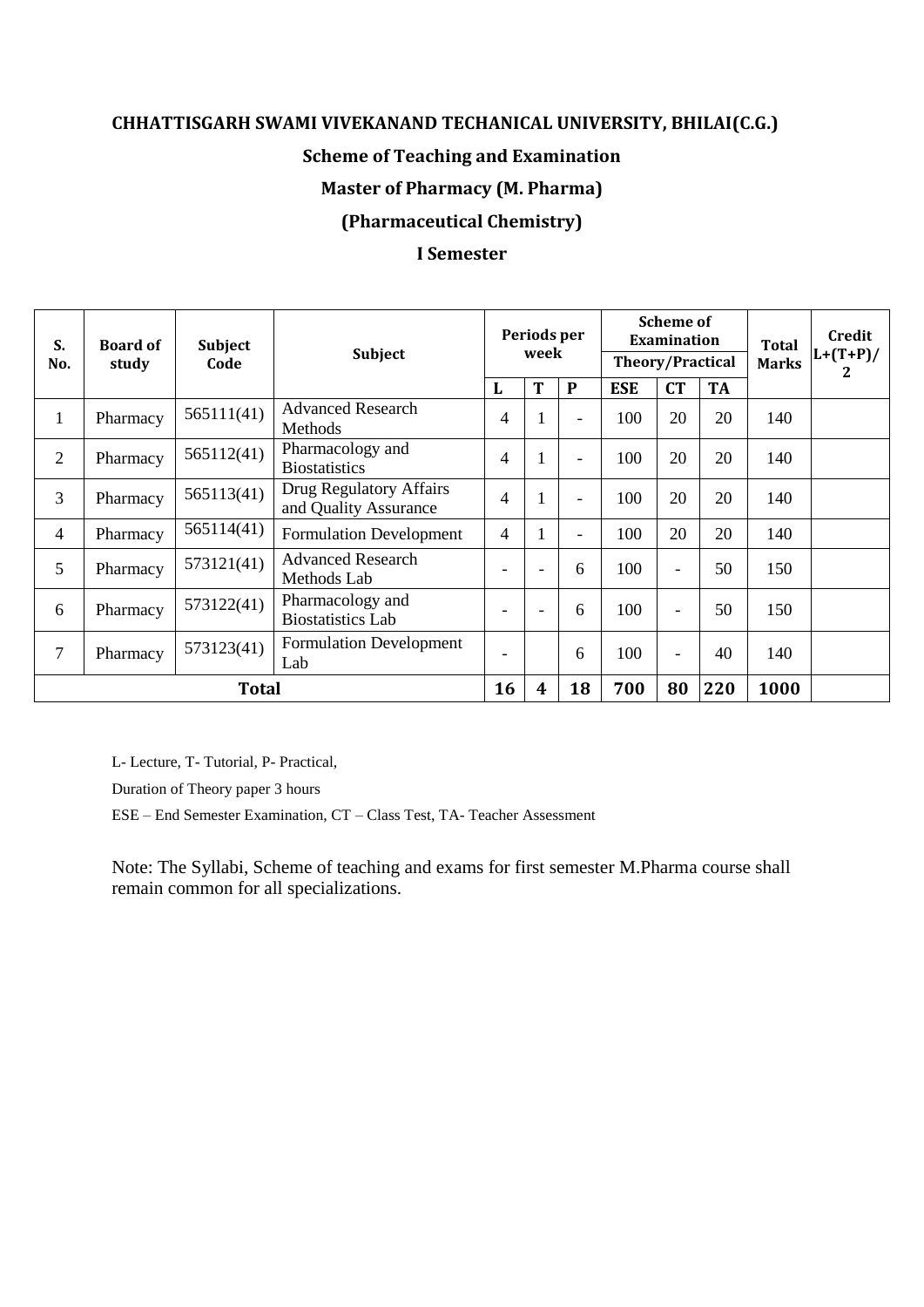# *Chhattisgarh Swami Vivekanand Technical University, Bhilai* **Scheme of Teaching and Examination Master of Pharmacy (M. Pharm)**

# **(Pharmaceutical Chemistry)**

# **II Semester**

| S.<br>N <sub>o</sub> | <b>Board of</b><br>study | <b>Subject Code</b> | <b>Subject</b><br>T<br>L                                        |   | Periods per<br>week |                | <b>Scheme of</b><br><b>Examination</b><br><b>Theory/Practical</b> |                          |           | <b>Total</b><br><b>Marks</b> | Credit<br>$L+ (T+P)$<br>)/2 |
|----------------------|--------------------------|---------------------|-----------------------------------------------------------------|---|---------------------|----------------|-------------------------------------------------------------------|--------------------------|-----------|------------------------------|-----------------------------|
|                      |                          |                     |                                                                 |   |                     | $\mathbf{P}$   | <b>ESE</b>                                                        | CT                       | <b>TA</b> |                              |                             |
| 1                    | Pharmacy                 | 573211(41)          | Pharmaceutical Chemistry-I<br>(Advanced Medicinal<br>Chemistry) | 4 | 1                   | ٠              | 100                                                               | 20                       | 20        | 140                          |                             |
| 2                    | Pharmacy                 | 573212(41)          | Pharmaceutical Chemistry-II<br>(Advanced Organic<br>Chemistry)  | 4 | 1                   | $\blacksquare$ | 100                                                               | 20                       | 20        | 140                          |                             |
| 3                    | Pharmacy                 | 573213(41)          | Pharmaceutical Chemistry-III<br>(Natural Products)              | 4 | 1                   | $\blacksquare$ | 100                                                               | 20                       | 20        | 140                          |                             |
| 4                    | Pharmacy                 | 573214(41)          | Pharmaceutical Chemistry-IV<br>(Drug Design)                    | 4 | 1                   | $\blacksquare$ | 100                                                               | 20                       | 20        | 140                          |                             |
| 5                    | Pharmacy                 | 573221(41)          | Pharmaceutical Chemistry-I<br>Lab                               |   |                     | 6              | 100                                                               | $\blacksquare$           | 50        | 150                          |                             |
| 6                    | Pharmacy                 | 573222(41)          | Pharmaceutical Chemistry-II<br>Lab                              |   |                     | 6              | 100                                                               | $\blacksquare$           | 50        | 150                          |                             |
| 7                    | Pharmacy                 | 573223(41)          | Pharmaceutical Chemistry-III<br>Lab                             |   |                     | 6              | 100                                                               | $\overline{\phantom{a}}$ | 40        | 140                          |                             |
|                      | <b>Total</b>             |                     |                                                                 |   |                     | 18             | 700                                                               | 80                       | 220       | 1000                         |                             |

**L- Lecture, T- Tutorial, P- Practical,**

**Duration of Theory paper 3 hours**

**ESE – End Semester Examination, CT – Class Test, TA- Teacher Assessment**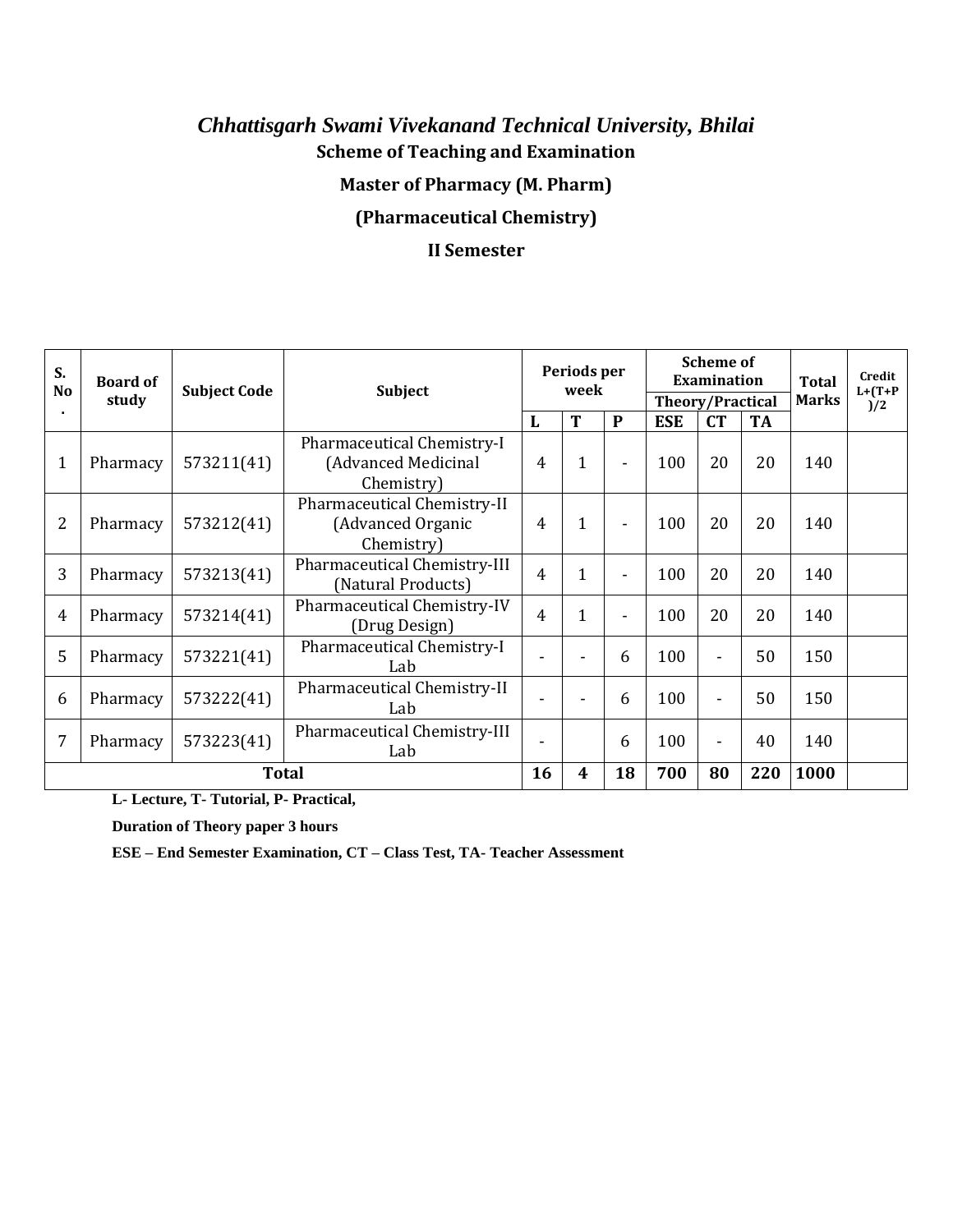#### **CHHATTISGARH SWAMI VIVEKANAND TECHANICAL UNIVERSITY, BHILAI(C.G.)**

# **Scheme of Teaching and Examination**

#### **Master of Pharmacy (M. Pharm)**

# **(Pharmaceutical Chemistry)**

#### **III Semester**

| S.<br>No. | <b>Board of</b><br>study | <b>Subject</b><br>Code | <b>Subject</b>                                                       |   | Periods per<br>week |    | <b>Scheme of</b><br><b>Examination</b><br><b>Theory/Practical</b> |    |           | <b>Total</b><br><b>Marks</b> | <b>Credit</b><br>$L+(T+$<br>P/2 |
|-----------|--------------------------|------------------------|----------------------------------------------------------------------|---|---------------------|----|-------------------------------------------------------------------|----|-----------|------------------------------|---------------------------------|
|           |                          |                        |                                                                      | L | m                   | D  | <b>ESE</b>                                                        | CT | <b>TA</b> |                              |                                 |
|           | Pharmacy                 | 573321<br>(41)         | <b>Minor Disertation</b><br>(Synopsis submission,<br>Seminar & viva) |   |                     | 36 | 300                                                               |    | 100       | 400                          |                                 |
| Total     |                          |                        |                                                                      |   |                     | 36 | 300                                                               | ۰  | 100       | 400                          |                                 |

**L- Lecture, T- Tutorial, P- Practical,**

**Duration of Theory paper 3 hours**

**ESE – End Semester Examination, CT – Class Test, TA- Teacher Assessment**